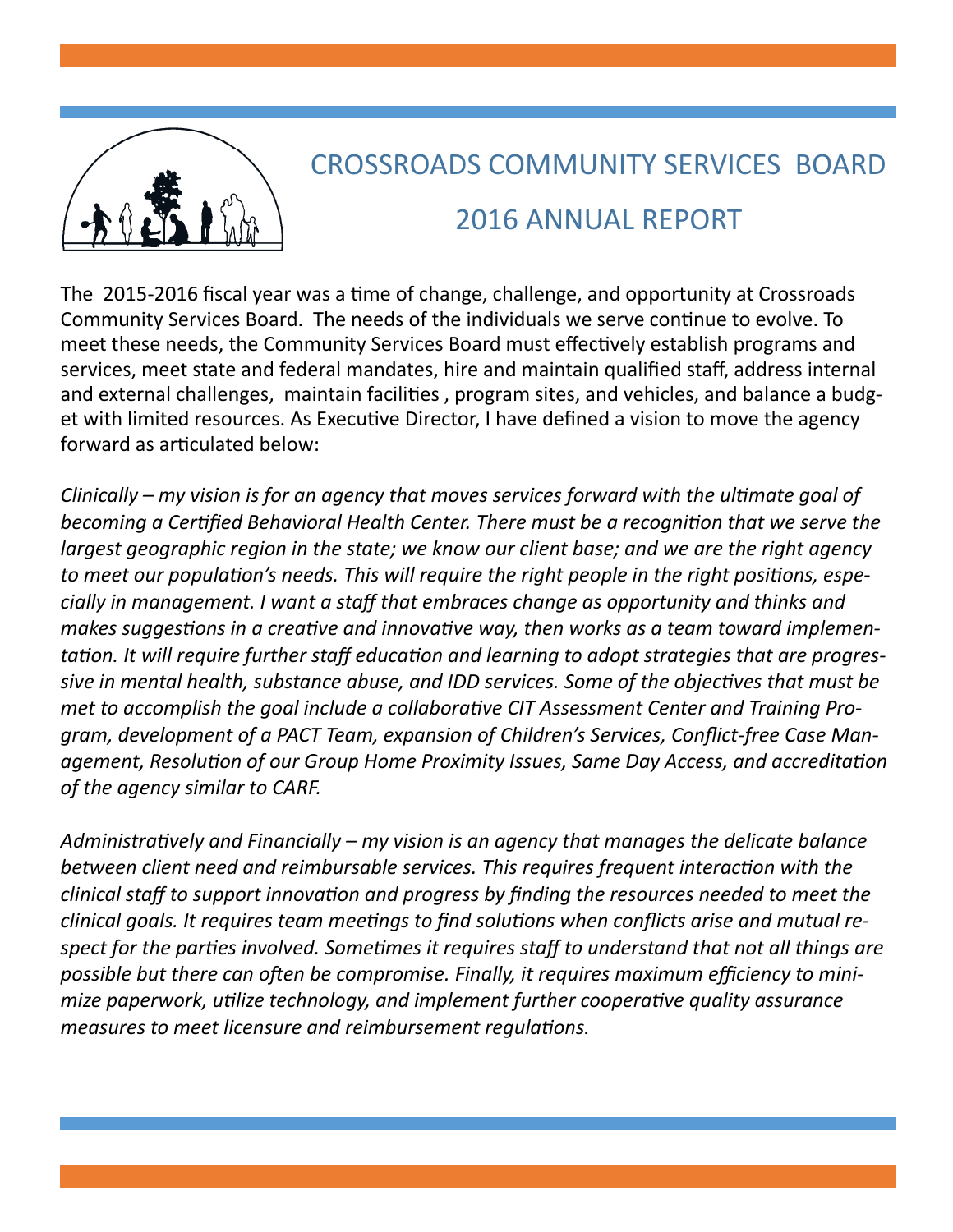During the last fiscal year, the agency has restructured and rebuilt. We are welcoming a new Medical Director, Dr. John Dimock, as our Medical Director of many years, Dr. Norm Holden, is retiring. Nurse Practitioner, Cherrie Evans, is also a welcome addition to the Crossroads staff. Cyntina Hines has moved into the newly created Children's Services Coordinator position and Brenda Jackson is now the Adult Case Management Coordinator.

The agency has added significant new services which include in-house Psychological Testing under the direction of Dr. Susan Reeves and Psychosexual Evaluations and Treatment under the direction of Andrew Chandler.

The training of law enforcement officers and members of the correctional system is being provided monthly by the CIT program. The training has evolved into a collaborative effort that benefits all involved by providing effective interaction between those suffering from mental illness and the public officers charged with managing difficult situations and bringing them to a safe and successful resolution.

Over 3000 individuals received mental health outpatient services from the agency last year; another 800 received intellectual disability services; and another 1200 received substance abuse treatment. Beginning in July of 2016, Development Disability Services will also come under the umbrella of the CSB. This responsibility will include a regular interactive and collaborative relationship with private providers of Developmental Disability Services.

Though based in Farmville, Crossroads continues to provide a full range of services and referrals through its outlying county offices in Amelia, Lunenburg, and Charlotte counties.

Crossroads also maintains Memos of Understanding and or Agreement with local providers, jail and detention facilities, local schools, colleges, and universities, CENTRA Hospital System, as well as court systems, and probation and parole agencies.

With an annual budget for FY 2016 excess of \$16 million, Crossroads not only provides a significant number of services for individuals, but also contributes in a very meaningful financial way to the local economy.



Susan Baker, PhD, Executive Director